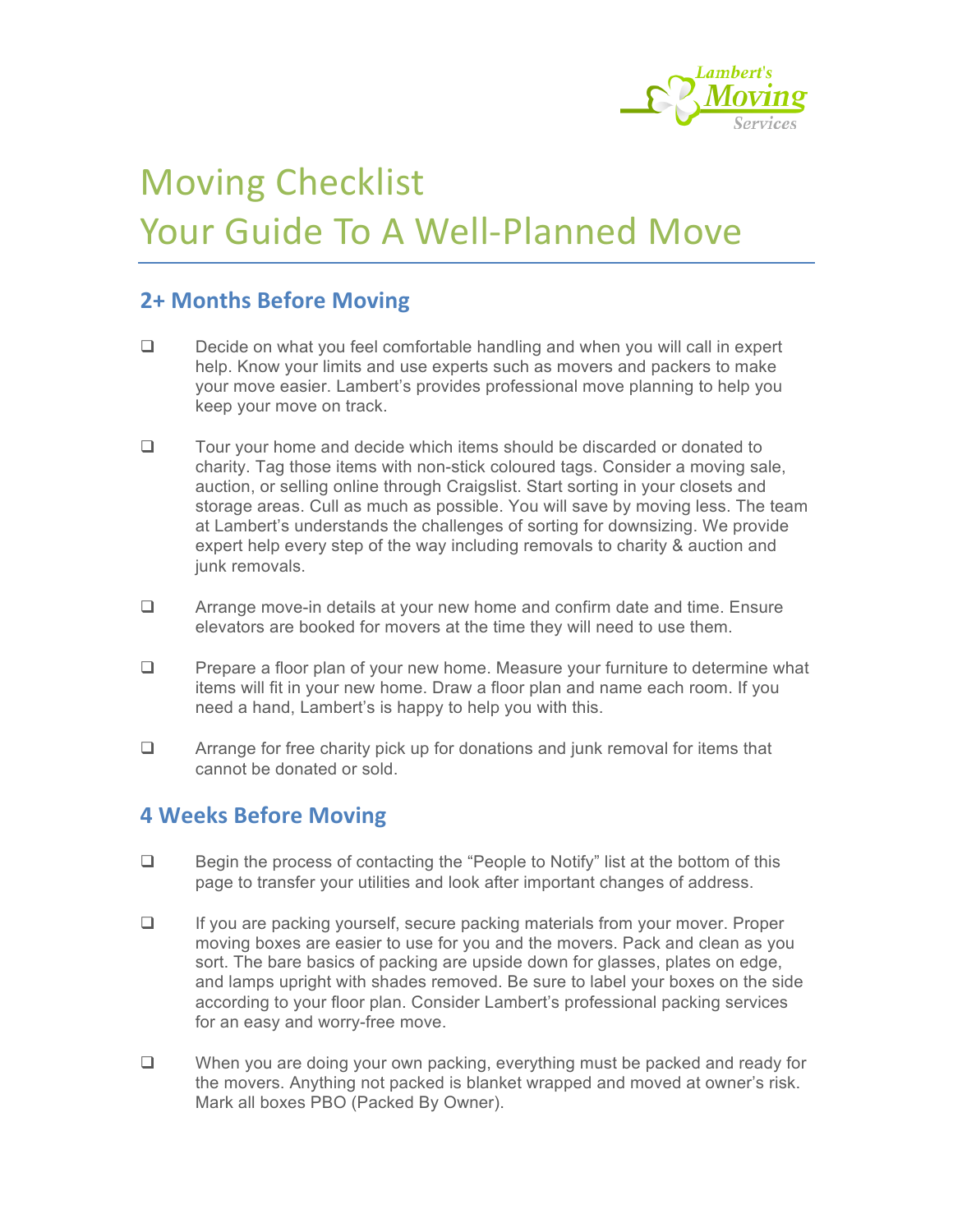

 $\Box$  Consider colour-coding boxes with coloured tags corresponding to each room in the new home.

## **3 Weeks Before Moving**

- $\Box$  Plan to use frozen, canned and dry foods prior to your move.
- $\Box$  Some items require special handling including: Gas stoves and dryers, fridge with water hook-up, grandfather clocks, pool tables, TV's, pianos and front load washers. Discuss with your mover prior to move.
- □ Use up your aerosols, flammables and cleaning products before moving. Speak to your mover to find out if they will move them. If they do, place in open plastic totes and show mover on move day.
- $\Box$  Try to avoid over watering your plants. Move outdoor plants under cover.
- $\Box$  Dismantle large power tools such as saws and lathes. Also dismantle your universal gym. Lambert's will dismantle and reassemble them for you. Let us know about specialty items when you book your move.
- □ Book your carpet cleaners and house cleaners. Ask Lambert's for referrals for trusted service providers.

### **2 Weeks Before Moving**

- $\Box$  Make travel arrangements if your move is long distance. For local moves, consider one night in a hotel.
- $\Box$  Transfer personal insurance and make sure you are covered for household moving for more than fire and theft.
- $\Box$  Close or transfer bank accounts. Return library books and other borrowed items. Collect loaned items and other miscellaneous stored items.
- $\Box$  Complete a change of address form (available at the post office or online)

#### **1 Week Before Moving**

- $\Box$  If you are giving away plants, do so now.
- $\Box$  Drain gas from lawn mower.
- $\Box$  Set aside medicines and other personal items you will transfer yourself.